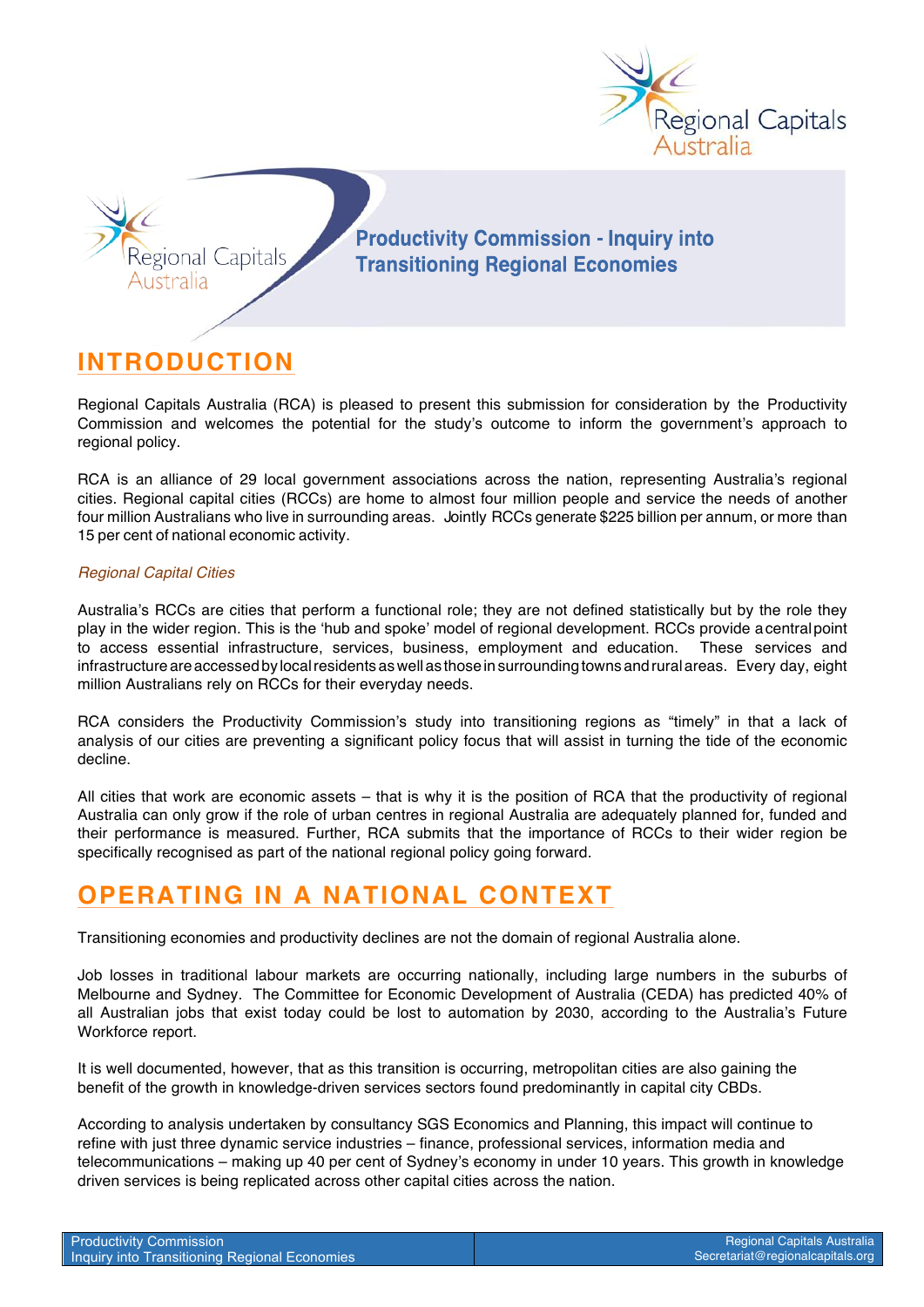

The decline in the traditional labour markets and growth in services has occurred concurrently to the unprecedented growth in national population. Both issues are impacting capital city efficiency as the pressure to connect more people and products to jobs and markets (predominately located or through CBDs) is stretching economic infrastructure – in some cases bringing cities to a grinding holt.

In 2011, the cost of delays on roads in the five largest capital cities was \$13.7 billion – this is projected to grow by around 290 per cent to \$53.3 billion in 2031.

Infrastructure Australia (IA) today, puts the cost of addressing this congestion through national infrastructure delivery at anywhere between \$450 - \$700 billion. The 2017 priority list of projects alone is valued at \$60 billion. Federal and State governments cannot afford to allow this gap to widen.

All cities that work are enormous economic assets and play a vital role in building a strong economy. Regional Australia Institute (RAI) estimates that for every 100,000 Australians who choose to live in RCCs rather than the big five metropolitan cities, will release \$50 billion in reduced congestion cost savings in the next 30 years.

The opportunity to ease the squeeze on Australia's metropolitan capitals whilst also building the economic capability of Australia's RCCs, including those in (or likely to go into) transition, must now be embraced. This is particularly true when the wider regional benefit of creating true service and economic regional hubs is captured.

The Regional Australia Institute (RAI) estimates that for every 100,000 Australians who choose to live in RCCs rather than the big five metros, an additional \$50 billion will be released into the economy over 30 years in reduced congestion costs alone.

RCA asserts that a lack of analysis of and planning for Australia's RCCs will continue to widen the economic gap for regional Australian's and create an over-reliance on capital cities that comes with an unmanageable infrastructure deficit. To ensure that there is balanced growth and productivity gains across the nation, it is clear Australian Governments and businesses need a new solution that moves past the capital city bias that is now engrained in our national leadership.

#### *Liveability and Connectivity*

RCCs have different productivity challenges to Australia's largest cities and these are compounding the current challenges to traditional labour supplies. The same CEDA report found that an even higher likelihood of job losses due to automation will occur in parts of rural and regional Australia, with more than 60% of jobs existing today not existing in just under 15 years.

Left unabated this transition will multiply current economic challenges such as higher than average unemployment (2%), lower then average (6%) worker productivity. RCCs also have lower year 12 completion rates (42%) compared to the national average (52%). These figures continue to increase the further a resident moves away from an urban centre, as a workers' ability to access higher education and skills development that lead to higher value jobs decreases.

Our members know that to drive jobs and economic growth within a RCC, a city requires two key advantages – liveability and connectivity. Ensuring RCCs are liveable and connected means that business across Australia is provided with an economically-sound, investable alternative, and skilled and knowledgeable workers are provided with a socially- sound, liveable alternative.

Planning and investment in a RCC must be focused on enabling that city to be:

1. **Connected** – with high speed broadband, telecommunications, roads, rail, ports and airports; and

2. **Liveable** – regional access to tertiary education, health, sporting facilities, arts and cultural centres and well-planned and activated CBDs.

| <b>Productivity Commission</b>                |  |
|-----------------------------------------------|--|
| Inquiry into Transitioning Regional Economies |  |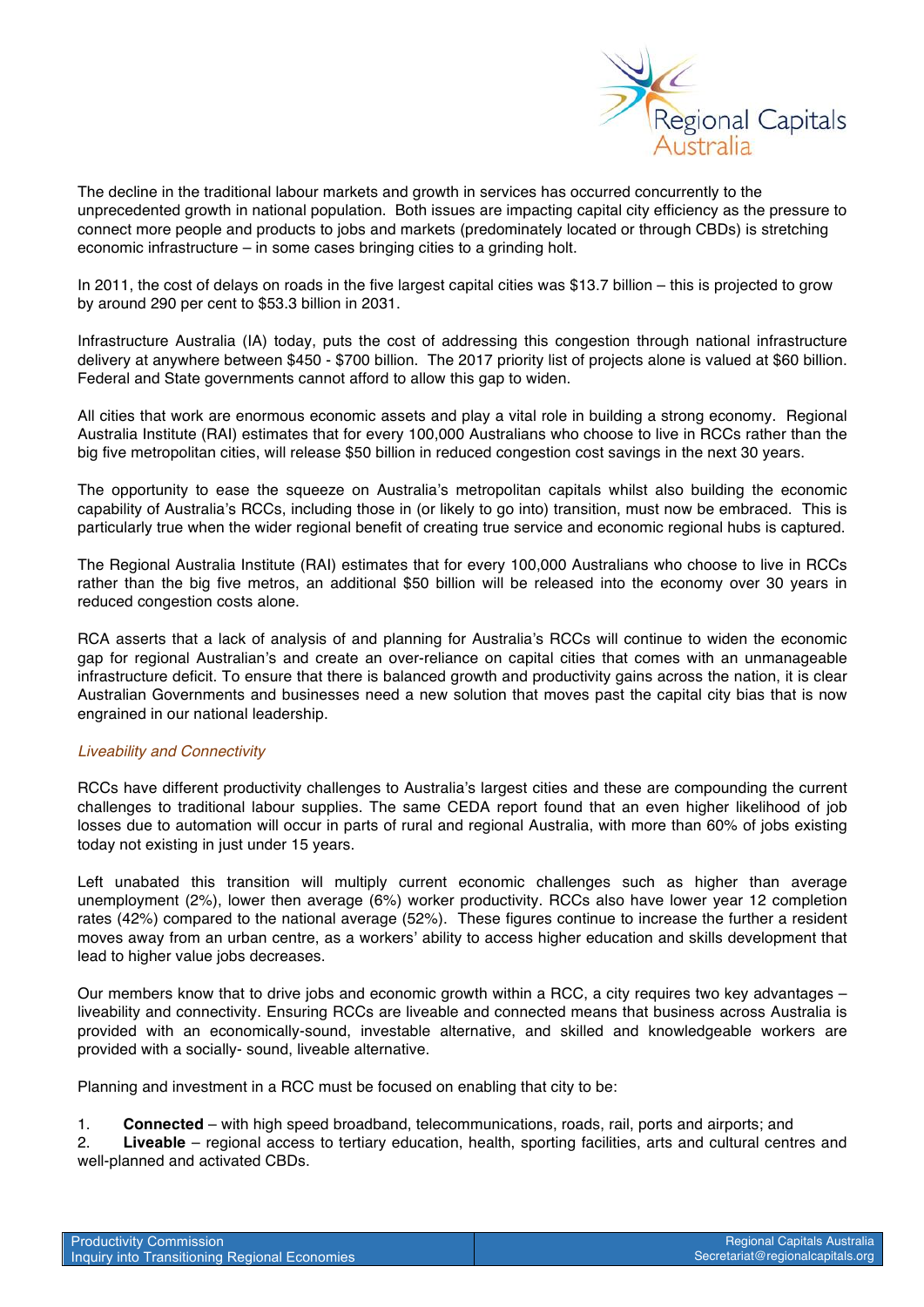

In short, to remain competitive at a local and global level, RCCs need to not only to capitalise on their core strengths but to ensure their cities can continue to attract new businesses for adequate diversification of industry and a growing knowledge worker an or skilled labour force to supply the growing industry and guard against industry-specific downturns and economy-wide shocks.

# **PLANNING AND POLICY DEVELOPMENT**

National policy has historically taken a view of managing productivity through the lens of an urban agenda for the five major metropolitan capitals and a primary production agenda of regional Australia. Until very recently, with the Government's announcement of a Regional City Stream for City Deals Australia's RCCs have not had a place in national policy.

The lack of policy focus on the urban agenda for regional Australia has done little to advance the growth and functionality of RCCs and the over-reliance on traditional labour models in regional economies. A holistic, coordinated approach is crucial to ensuring the sustainability of our regions and in particular, mitigating against any economic shocks.

RCA also submits only national leadership will deliver the shared oversight required to meet the growth needs of both regional cities and Australia's regions.

RCA has identified three areas of government policy:

- 1. A new national regional development strategy that maps the service hub role of RCC,
- 2. Continuation of the roll out of the regional city stream of the Smart Cities City Deals

3. A commitment to planning for and delivering on regional priorities outlined in Infrastructure Australia's – Australian Infrastructure Plan.

It is anticipated that as the population of our member cities continues grows so will the economic opportunities for the communities that reside. This is largely due to the ability to economically diversify, making public and private investment more attractive.

### **Regional Development Strategy**

RCA welcomed the January 2016 Australian Government announcement to create a new Australian Government Regional Development policy.

It is the position of RCA that the development of this policy begin immediately and the policy should seek to:

• Map how infrastructure and services in regional capital cities are used by residents and communities in the surrounding rural areas (also known as the hub and spoke model)

- Use this to inform investment priorities in regional capital cities that benefit the whole region;
- Develop initiatives that will encourage population growth in regional capital cities; and

• Develop a more equitable model of evaluating national infrastructure investment, focusing on how regions can better contribute to GDP objectives.

*RCA Recommendation 1: The Commission make recommendations to the Federal Government in relation to the timely development of the 2017 Regional Development Policy in line with the four areas identified by RCA.*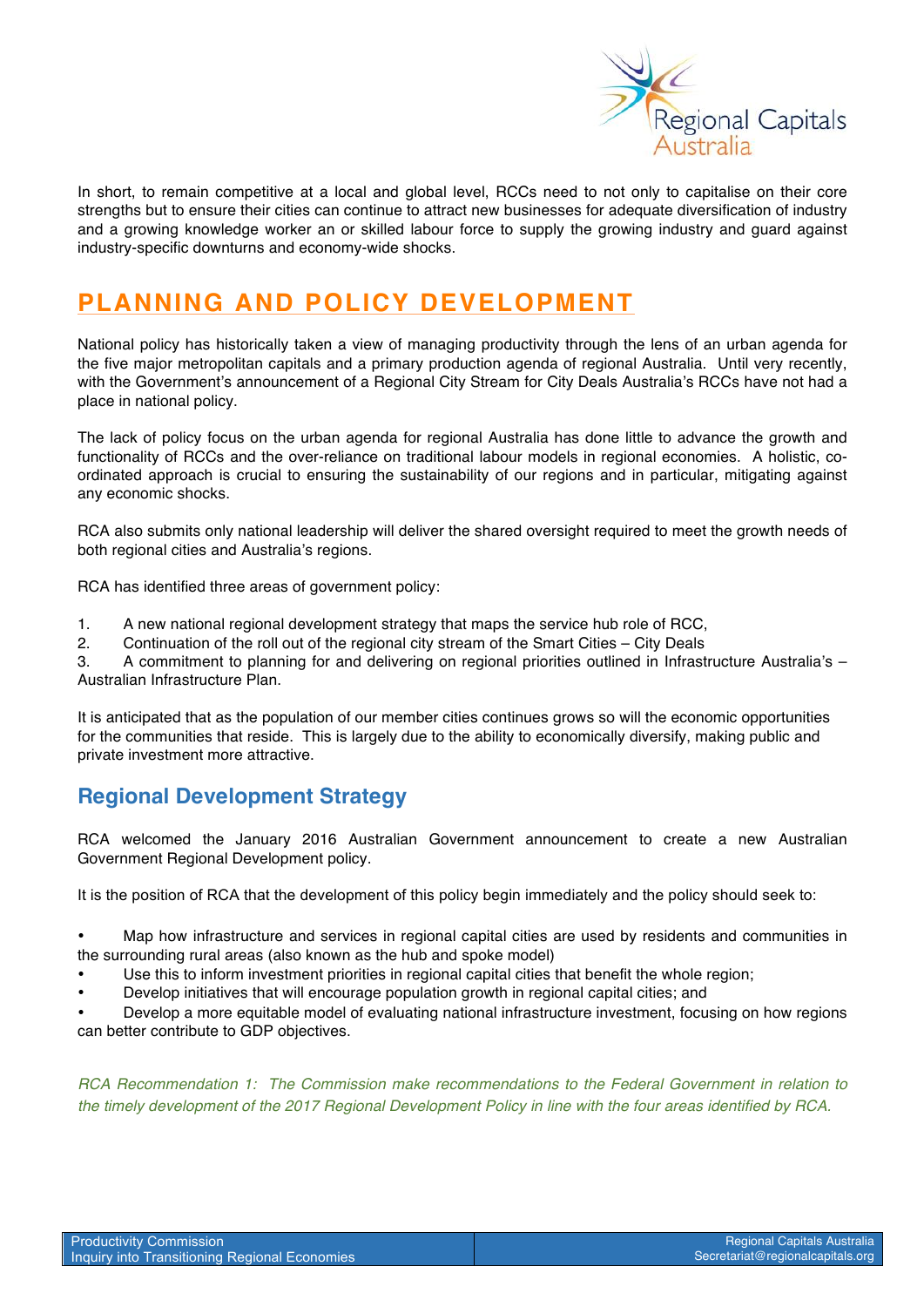

### **Smart Cities and Regional City Deals**

RCA welcomed the Government's announcements in 2016 in relation to the regional cities stream of the Smart Cities - City Deals process. This is the first time that a government has begun to plan for the unique urban challenges that sit outside the major metropolitan cities. It is RCA's position that the development of a network of socially and economically thriving RCCs is critical to the nation's growth, and many of our members have cited the receipt of a City Deal as a game-changer for their community and economy.

The less publicised out put of this program is the wider regional impact of a City Deal – RCC and regional are socially and economically interlinked. RCA highlights that the Productivity Commission should encourage the Government to ensure that City Deals negotiate around wider regional economic issues to capture the growing and import service hub role that RCCs play. This issue is captured in the case study outlined below.

#### **Snapshot Case Study – Ballarat: the Capital of Western Victoria**

The City of Ballarat, which is one of Australia's largest inland cities and the third largest city in Victoria, is host to some of the nation's most historic mining and political heritage. Home to more than 100,000 people, Ballarat's city boundaries cover 740 kmsq and the city is just over 115km from the State's capital Melbourne.

Located in Western Victorian, the city provides services and infrastructure for the wider regional area of 400,000 people.

Ballarat is in a key strategic position at the centre of some of Victoria's most important freight, tourist and commuter transport routes. The four main highways radiating from Ballarat - the Western, the Midland, the Glenelg and the Sunraysia - connect it to industrial centres such as Melbourne, Adelaide, Geelong and Portland; regional locations like Bendigo and Mildura; and agricultural areas in the Mallee and Wimmera.

Due to the city's connectivity and proximity to Melbourne, the city has a high number of professional commuters and it is expected that the city will grow by more than 35% in the next 20 years. Like many RCCs there is high employment in healthcare and social assistance, retail trade, manufacturing and construction. Unlike many RCCs there is a growing professional, scientific and technical services sector. Ballarat requires 15,000 new jobs in the next 15 years to support the projected population increase of 35,000 new residents.

With the wave of growth now being experienced, Ballarat has undertaken a significant city planning - the "Ballarat Regional Capital Plan" to ensure the city reaches its potential as the capital of Western Victoria. Projects include:

- Economic transformation: the development of a new employment zone and tech park
- CBD revitalisation: including transport connectivity and parking, civic hall and a renewed retail offering
- Regional health and education: an education and health precinct with an innovation hub
- World-class events and culture: facilities to attract and house world-class cultural and sporting events, as befits a capital city.

The City of Ballarat has cited CDs as a 'game-changer', highlighting the new way of doing business as a unique opportunity and catalyst for immediate benefit and value without the holding costs normally associated with speculative development. Immediate benefits would subsequently spur confidence in the regional community and private sector.

RCA recommends that the Australian Government recognise the significant investment that will be required across the government portfolios of education, innovation, infrastructure, communications and environment and prioritise an investment stream towards regional city deals within the departmental budgets.

*RCA Recommendation 2: The Commission recommend the Federal Government highlight the growing social and economic interconnectivity between regions and RCC in the delivery of the regional city stream of city deals.*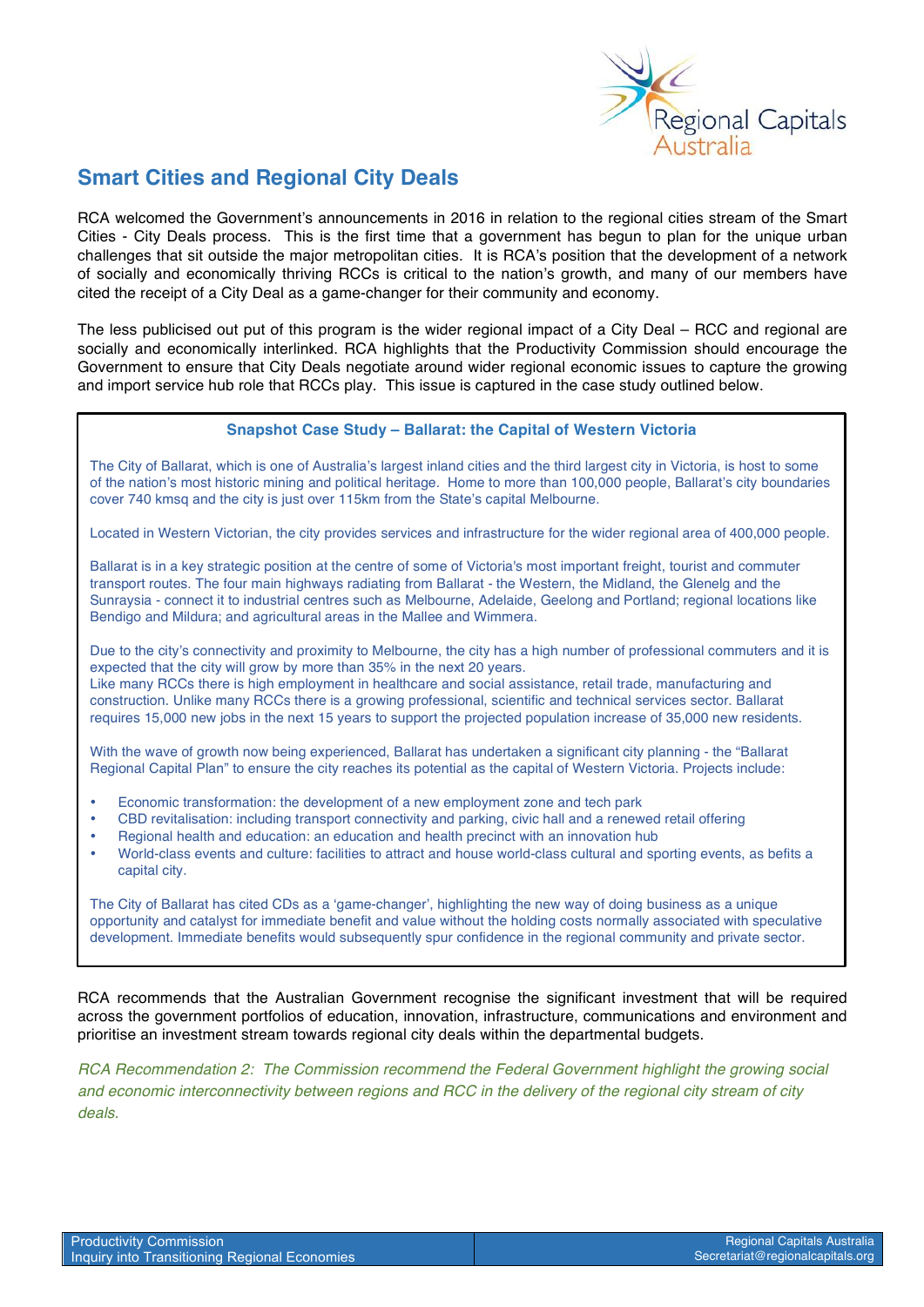

### **Infrastructure**

Investing in infrastructure contributes directly to regional economies, providing jobs, increasing value-add spending and lifting productivity both within the RCC and the surrounding region. Effective infrastructure investment, however, requires strategic planning based on probative evidence to inform those priorities.

#### *Australian Infrastructure Plan*

To support the delivery and success of both the impending regional development plan and the regional city deals stream, RCA highlights that a program of planning for and investment in regional infrastructure must be key. *Strategic* infrastructure investment is the keystone of all productive and liveable cities. Outside of roads funding, the infrastructure needs of regions have not been well understood, nor planned for by successive State and Federal Governments. RCA supports evidence creation, investment and collaboration around the key priorities that Infrastructure Australia (IA) identified in the *Australian Infrastructure Plan (AIP)* for regional Australia. The most notable recommendations are:

#### *Australian Infrastructure Plan (AIP) Recommendation 4.2:*

– *The Australian Government should prioritise investment in regional infrastructure where the population is growing quickly and where the bulk of our regional economic growth can be found.* 

– *Efficient, livable and productive regional hubs should be considered national economic assets and be a key priority for investment.*

#### *Australian Infrastructure Plan (AIP) Recommendation 4.3:*

*Regional infrastructure investment should respond to each community's particular needs, its changing demographics, and what is affordable. Where governments are providing infrastructure in slower growing regions, they should make available information on how infrastructure is being used to address efficiency and equity issues, what taxpayers can expect in return and how such investments will be maintained over time.*

#### *Australian Infrastructure Plan (AIP) Recommendation 4.5*

*The development of the proposed National Freight and Supply Chain Strategy should be informed by CSIRO's Transport Network Strategic Investment Tool (TRANSIT). This tool should be used to identify the most efficient routes along major supply chains and to inform funding decisions on where strategic regional projects will have the most substantial economic impact.*

RCA acknowledges that the AIP and the Federal Government, through their response to the AIP, have highlighted that State governments are responsible for regional infrastructure planning, **RCA states that only national leadership will deliver the shared oversight required to meet the growth needs of both regional cities and Australia's regions.** 

As such, RCA recommends that strong consideration be given to an infrastructure investment stream that will incentivise State and Territory Governments to develop and fund long-term regional infrastructure plans to deliver on the following recommendation:

#### *Australian Infrastructure Plan (AIP) Recommendation 4.1:*

*State and territory governments should deliver long-term regional infrastructure plans. These plans should:*

– *Identify gaps in infrastructure networks and identify priorities to support productive regional industries;*

– *Be developed with involvement from all levels of government to help coordinate investments and remove duplication;*

– *Provide transparency for the private sector to allow for government funding to be leveraged and private investment to be maximised; and*

– *Assess the potential for regions to ease pressure on our largest cities.*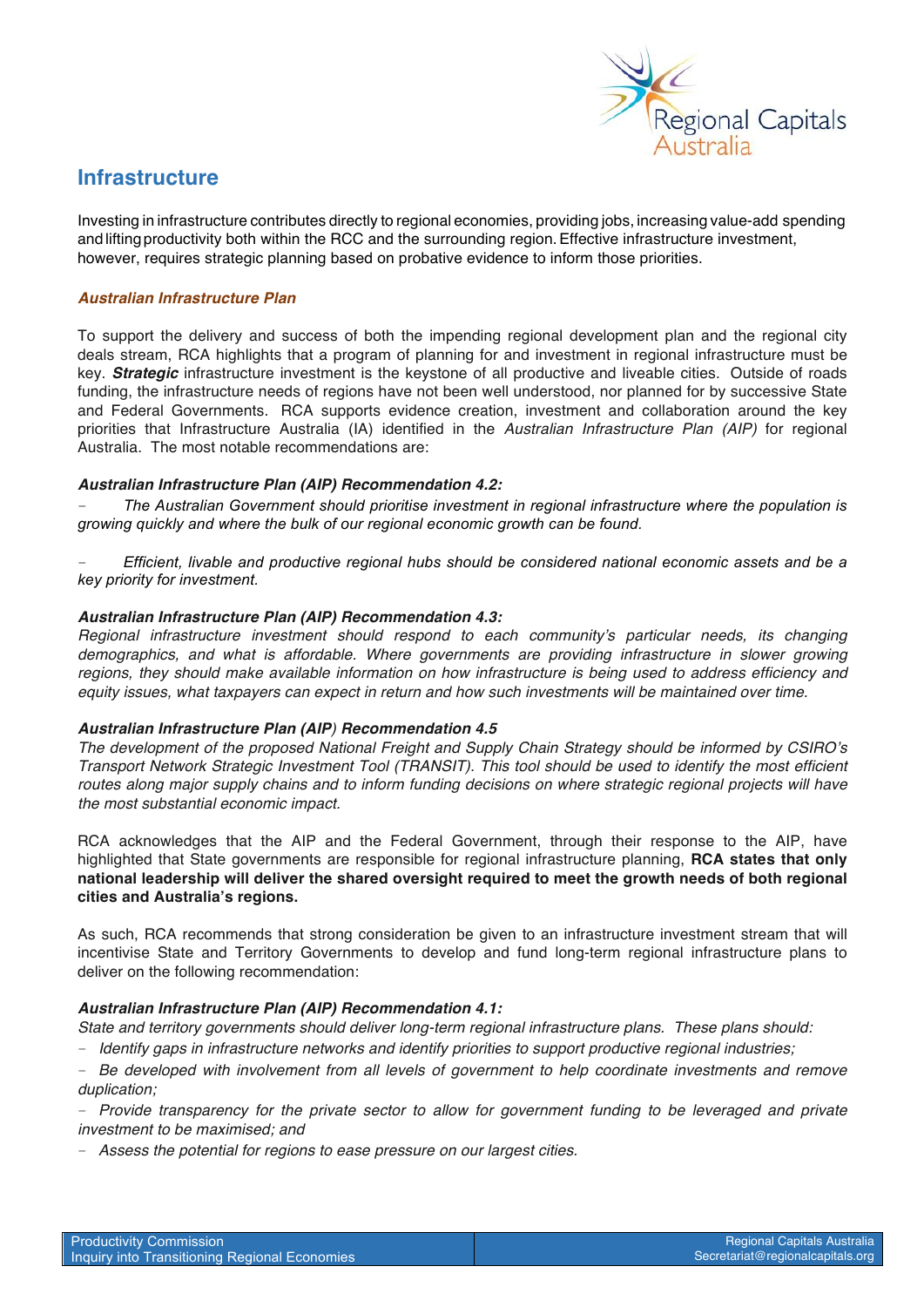

*RCA Recommendation 3: That the Commission seeks the following actions from the Federal Government in relation to infrastructure funding:* 

- *Ensure the Australian Government delivers on Infrastructure Australia's AIP, specifically recommendations 4.2, 4.3 and 4.5*
- *Take a leadership role to work with and incentivise State and Territory Governments to deliver on Infrastructure Australia's AIP, specifically recommendations 4.1*

# **ADDRESSING EVIDENCE GAPS**

*Terms of Reference (4): "Devise an analytical framework for assessing the scope for economic and social development in regions which share similar economic characteristics, including dependency on interrelationships between regions".*

It is the position of RCA that Australia's regions will thrive when a RCC's **long-term strategic value AND its social and economic links to the region it serves are understood and planned for**. The growing reliance on cities as a source of infrastructure, economic agglomeration and services means the dependency of a region on its RCC (as opposed to dependency on interrationships between regions) is key. It is vital that any analytical framework examining economic and social development of Australia's regions address this factor.

Examining the wider regional impact for comparison between regions; in this case, for economies in or likely to go into a period of transition, presents a challenge. This is largely due to the unavailability of required data sets.

When preparing the RCA submission to the 44<sup>th</sup> Parliament's Senate Inquiry into *"(t)he future role and contribution of regional capitals to Australia"*, RCA found large data gaps associated with understanding the level and drivers of growth and investment in RCCs alone. There was almost no data available to understand the comparative impact on a city through regional funding or the impact on a regional area where investments into a city had occurred.

This gap was confirmed by the Regional Australia Institute in the Canberra Senate Hearing when it was recognised that data gaps are one of the biggest challenges to the institute's work. CEO Jack Archer stated it was "*factually impossible to make a decent assessment" on the level and effectiveness of investment into RCCs*".

The detailed analysis undertaken by the Standing Committee on Rural and Regional Affairs and Transport affairs inquiry into RCCs highlighted a deep concern for this issue, and reflected a clear recommendation in the final report to close these gaps.

"(t)he future role and contribution of regional capitals to Australia" Final Report Recommendations:

| <b>Senate Inquiry</b><br><b>Recommendation 3</b> | The committee recommends that the Australian government develop a national<br>data set focused on regional capitals. Specifically, data should be gathered on:<br>(a) who is using the resources in each regional capital (including non-residents);<br>(b) how much Commonwealth and state funding is provided to each regional<br>capital; and<br>(c) the projected growth of each regional capital. |
|--------------------------------------------------|--------------------------------------------------------------------------------------------------------------------------------------------------------------------------------------------------------------------------------------------------------------------------------------------------------------------------------------------------------------------------------------------------------|
|                                                  |                                                                                                                                                                                                                                                                                                                                                                                                        |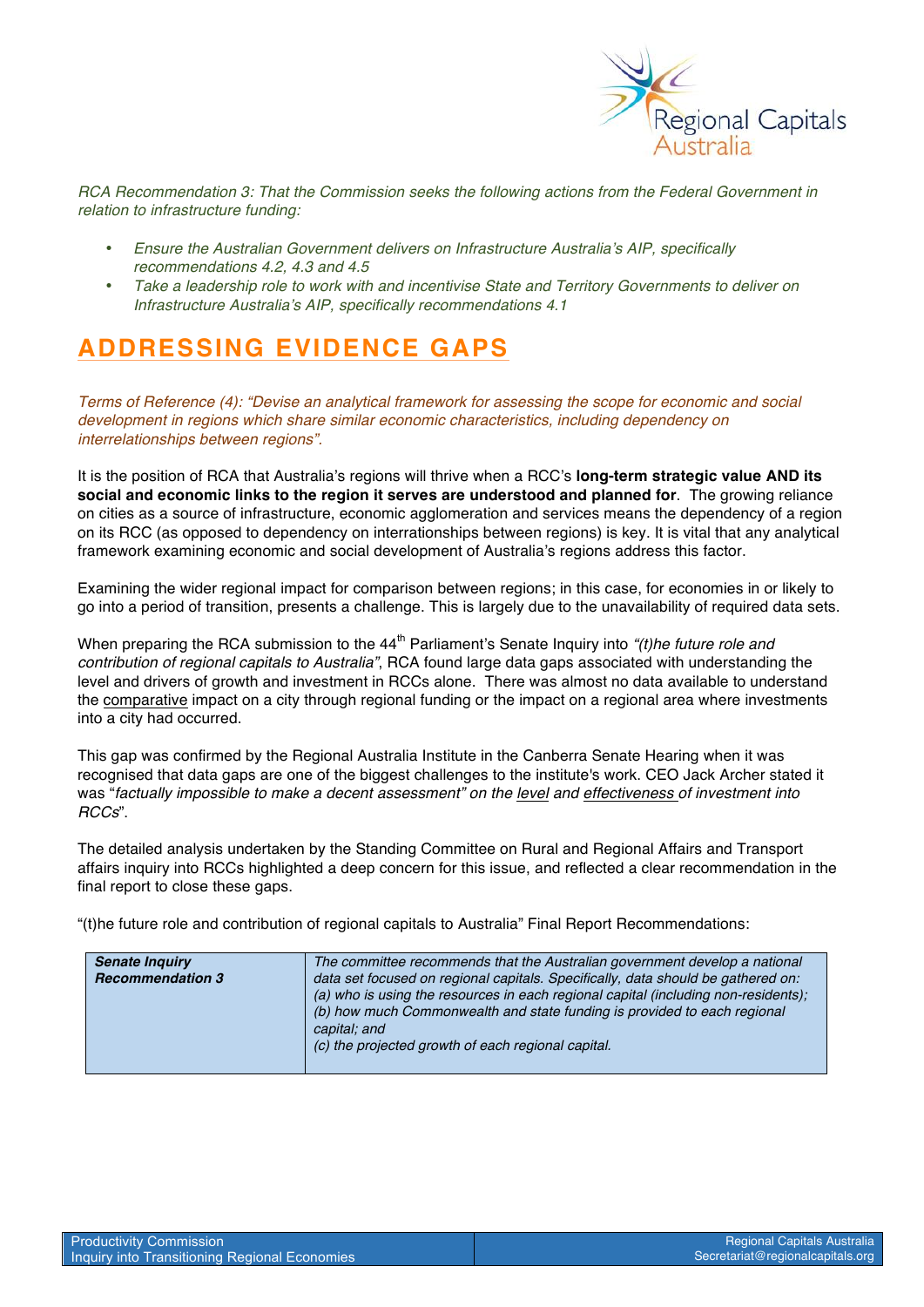

### **Gaps – liveability and connectivity indicators in RCCs**

Where a RCC and the wider region may have a competitive advantage or a strategic gap on 'liveability' indicators such as: air pollution, housing affordability, traffic congestion and average commuting time, these indicators are not widely measured in RCCs, meaning the liveability of a RCC and the wider region is not easily measured, compared and, as a result, planned for.

Where a RCC may have a competitive advantage or a strategic gap on 'connectivity' indicators there is little analysis or metrics available to demonstrate and compare a city's connectivity to its region, state capital or even other RCCs. This means the connectivity of a RCC and the wider region is not easily measured, compared and, as a result, planned for.

Both of these gaps are important indicators to understand if the objective is to create jobs and increase private sector investment, and to deal with a changing economy. It is clear that businesses will analyse these indicators when making investment decisions and workers will assess these issues when making liveability choices.

Likewise, it is vital that government agencies making funding and other decisions impacting on regional Australia examine liveability and connectivity as key indicators in assessing a *'the degree of economic dislocation / engagement, transitional friction and local economic sustainability for regions across Australia and rank those regions to identify those most at risk of failing to adjust" (Terms of Reference No.3).*

### **Gaps – RCCs as service hubs**

It has long been the view of RCA that regional development policy and associated funding has not recognised the role of RCCs as providing services and infrastructure hubs and gateways to international markets. Any move to examine RCCs based on their strategic importance to their surrounding region would significantly benefit any economic analysis.

The social and economic relationship between RCCs and regions has received almost no national policy attention – meaning once again, data available to demonstrate and compare a city's role as a service hub largely does not exist. The exception to this issue is in the area of health where the hub and spoke policy is well understood and implemented across regional Australia.

These issues must be addressed to plan for and map the success of regional, rural and remote Australia. A lack of comparative data is a clear roadblock to the impending regional development strategy.

*RCA Recommendation 4: That when developing an analytical framework for assessing the scope for economic and social development in regions which share similar economic characteristics (Terms of Reference No.4), the Commission seek the commitment of the Federal Government to create an analysis of the unique growth and investment drivers of regional cities, namely:*

- *Mapping the liveability and connectivity of the cities; and*
- *Mapping the relationship between a regional capital and the region it serves.*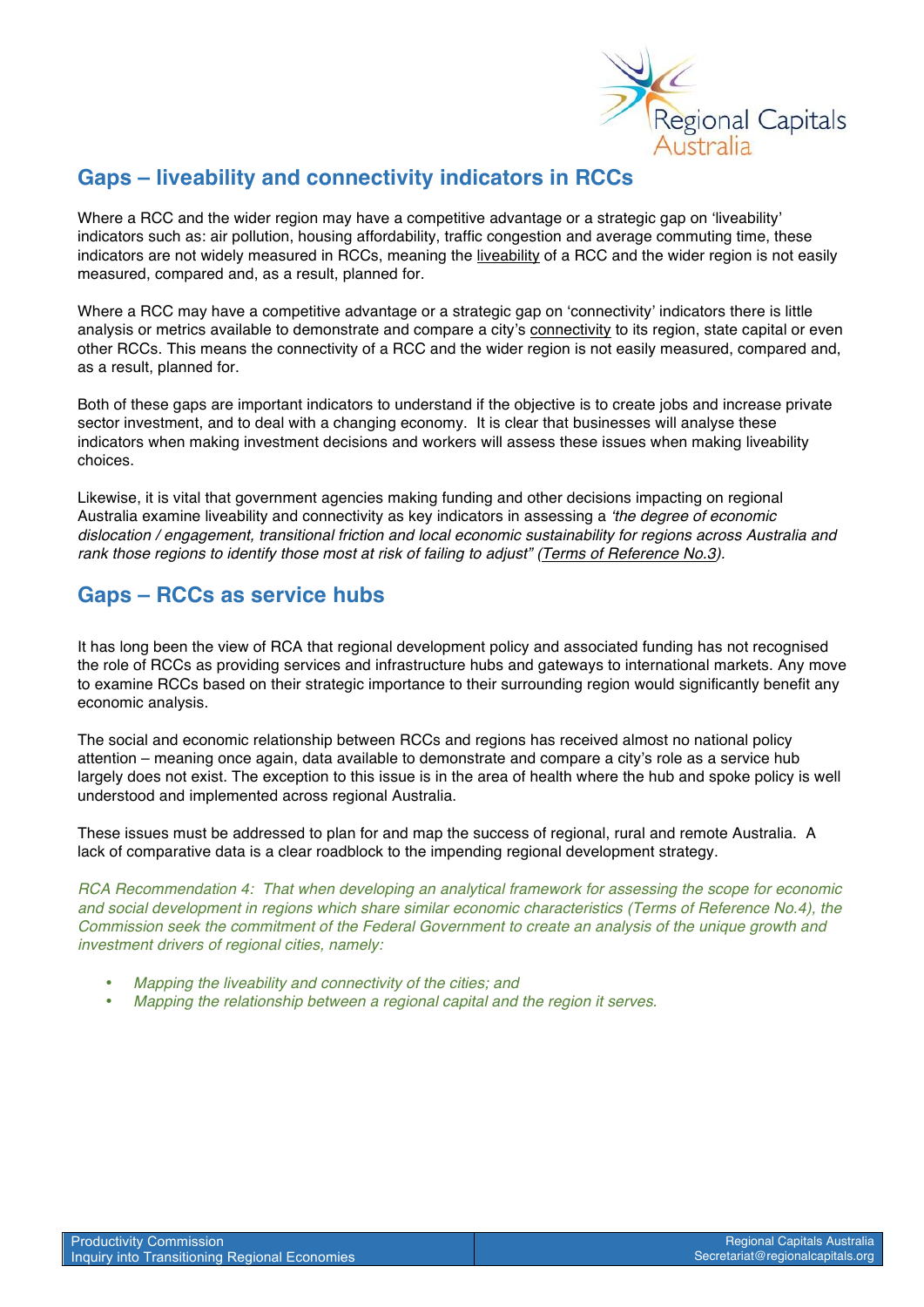

# **JOBS, SKILLS AND DIGITAL READINESS**

From a RCCs perspective, jobs and growth is inextricably linked to a region's ability to better connect to global markets while attracting fast-growing, vibrant technology industries. Regions must be able to train and attract a workforce that innovates and diversifies their economies.

Technological connectivity is key to achieving this aim.

### **Regional Tertiary and Education Availability**

There is a significant differential in higher education attainment between city and regional Australians. The Regional Universities Network cites that in 2011, 31% of people aged 25-64 who lived in major cities held a Bachelor degree or above. This figure declined to 18% for Australians living in inner regional areas, to 15% for outer regional areas and down to 12% for very remote areas.

Thriving regional universities are essential to help ameliorate this discrepancy. Regional universities not only offer this opportunity more readily to our regionally-based young people, they also help to train, attract and retain the skilled workers required for a successful and diversified economy. Historically, students who study in regional areas are likely to remain in the regions, thus contributing socially and economically to their communities. Evidence shows, for example, that 60-80% of graduates within the Regional Universities Network are employed in regional Australia a few months after graduation, with around two thirds remaining employed in regional areas five years after graduating.

A thriving regional university sector is critical to ensuring that RCC can continue to provide many of the same services provided by metropolitan capitals, whilst continuing to grow our already substantial contribution to Australia's economic activity.

Regional universities also have enormous potential in driving regional innovation, and regional economic, social and cultural development. The Regional Universities Network has stipulated regional universities perform a growing share of Australia's highly ranked research, much of which is undertaken in close partnership with regional Australian industries and communities.

Increasing the accessibility of regional tertiary education and skills development should be a key Government priority in preparing regional economies for transition.

*RCA Recommendation 5: The Commission makes a recommendation to the Federal Government to drive jobs and growth in regional areas in order to diversify economies entering a period of transition, by:*

• *Setting aside funds for regional universities and TAFEs, giving better support to regional research and education facilities.* 

### **Promote digital readiness to transition the economy**

Automation and the changing face of work necessitates that Australia must be 'digital ready'. The digital economy has enormous potential to deliver jobs and growth and diversify the nation's economy but much needs to be done to ensure this can occur.

#### *National Broadband Network*

The availability of high-speed broadband services and other connectivity technologies has given Australians choices and has reduced, to a degree, the tyranny of distance in regional areas. These technologies also mean that economies reliant on outputs such as primary production, manufacturing, health and professional services must advanceiftheyaretoremain relevant and competitive and connect to new markets.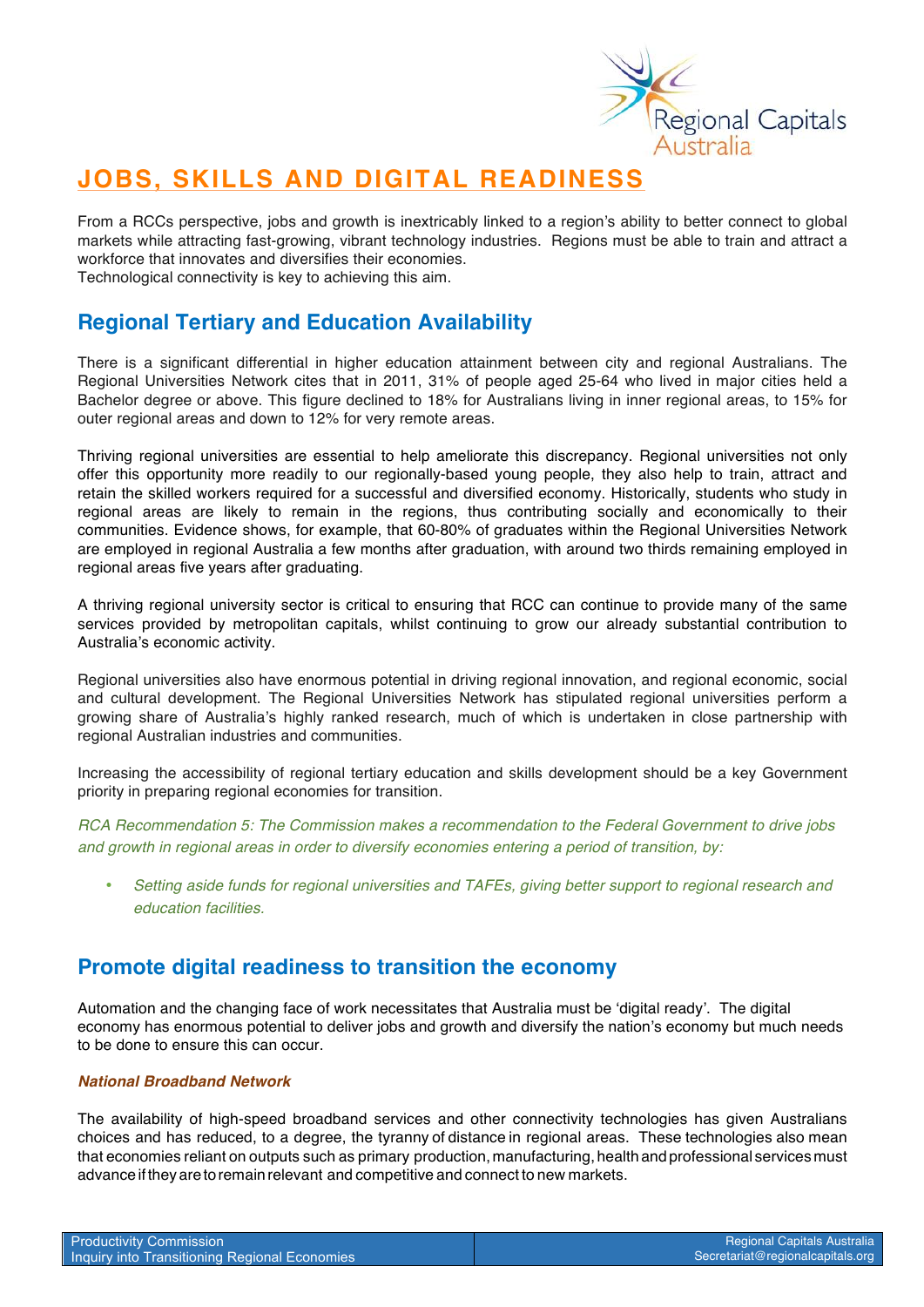

Connectivity enables a new generation of knowledge workers to become mobile – they do not have to work where they live or live where they work. They do, however, bring innovation and diversification to their destination economies, vital factors for growth and productivity. Better internet connections draw jobs to regions not just by attracting businesses, but by attracting workers for whom fast broadband is a baseline requirement to move to an area.

RCC are ideally suited to be what KPMG calls 'magnet cities' – cities that attract educated, ambitious and energetic young people, or 'young wealth creators'. Telecommunications access is an essential element of a successful magnet city. Uneven access to high-speed broadband and mobile black spots constrain innovation and discourage such people to live and work in RCC. In RCA's 2016 membership survey, 80% of the capitals surveyed cited communications and technology as a 'top 3' policy priority for their city.

The NBN rollout – a crucial component of regional connectivity – requires attention. When the NBN was announced, it was welcomed as a means of narrowing the economic and social inequity between residents in regional cities and those in metropolitan areas. However, much has happened in the last financial year, including a \$20 billion federal loan in November to pay for the final phase of construction of the network, and the proposed *regional broadband scheme*, in December 2016. RCA is concerned that these factors could delay rollout plans, and essentially result in these outlying areas waiting much longer for an improved service comparable to the metropolitan areas.

In short, RCA submits that the Government needs to prioritise the accelerated rollout of NBN in regional areas.

The detailed analysis undertaken by the Standing Committee on Rural and Regional Affairs and Transport inquiry into RCCs also confirmed this issue and led the committee to make a clear recommendation in the final report to close these gaps. The recommendation is as follows:

"(t)he future role and contribution of regional capitals to Australia" Final Report Recommendations:

| <b>Senate Inquiry</b>   | The Australian government 'accelerate the roll-out of the National Broadband |
|-------------------------|------------------------------------------------------------------------------|
| <b>Recommendation 4</b> | Network to all regional capitals across Australia'.                          |
|                         |                                                                              |

#### *Mobile Blackspots Program*

The 2015 Infrastructure Australia Audit has projected: *"demand for telecommunications infrastructure will continue growing faster than GDP growth"*. This is largely due to business and consumer demand for services that increasingly depend on high volumes of data. This includes agriculture, tourism, financial services – industries that drive regional economies. RCCs require the speed and scalability of infrastructure to connect cities and take advantage of the growing opportunities of an increasing technology-focused economy.

RCA welcomed the December 2016 announcement by the Government of Round 2 of the Mobile Black Spot Program, planned to deliver 266 new and upgraded mobile base stations in regional Australia. RCA submits that in recognition of their strategic economic importance, regional capital cities should be clearly prioritised in Round 3 locations, due to be announced in 2017.

Additionally, RCA has recommended to the Federal Government that it allocate resources and investment to the Department of Communication and the Arts to deliver on recommendation 4.4 of the *Australian Infrastructure Plan:*

#### **Australian Infrastructure Plan Recommendation 4.4**

The Australian Government should remove barriers to entry for mobile network providers in regional Australia to facilitate improvements in coverage, competition and service quality. This should include:

• Considering the merits of modifying the existing fixed-line Universal Service Obligation in regional areas toward improving mobile coverage;

| <b>Productivity Commission</b>                |  |
|-----------------------------------------------|--|
| Inquiry into Transitioning Regional Economies |  |